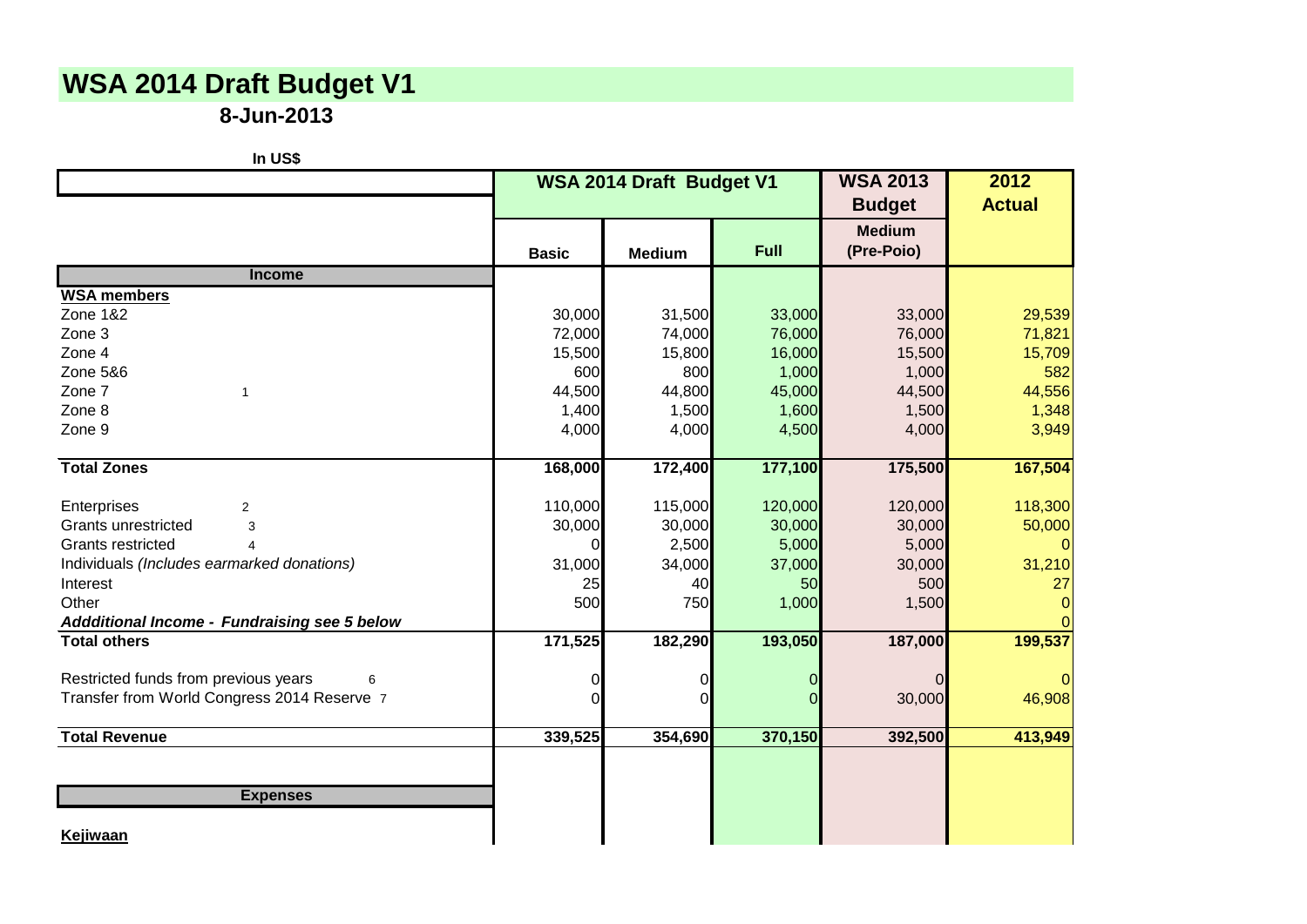|                                                      | WSA 2014 Draft Budget V1 |               |             | <b>WSA 2013</b> | 2012          |
|------------------------------------------------------|--------------------------|---------------|-------------|-----------------|---------------|
|                                                      |                          |               |             | <b>Budget</b>   | <b>Actual</b> |
|                                                      |                          |               |             | <b>Medium</b>   |               |
|                                                      | <b>Basic</b>             | <b>Medium</b> | <b>Full</b> | (Pre-Poio)      |               |
| Area 1                                               | 24,000                   | 27,000        | 30,000      | 30,000          | 31,139        |
| Area 2                                               | 28,000                   | 34,000        | 38,000      | 38,000          | 45,068        |
| Area 3                                               | 24,000                   | 27,000        | 30,000      | 30,000          | 26,730        |
| Ibu Rahayu                                           | 12,520                   | 12,520        | 12,520      | 12,520          | 12,520        |
| <b>Total Kejiwaan</b>                                | 88,520                   | 100,520       | 110,520     | 110,520         | 115,457       |
| <b>Media Unit</b>                                    |                          |               |             |                 |               |
| <b>SPI</b>                                           | 25,000                   | 26,000        | 30,000      | 30,000          | 30,000        |
| Publication of Bapak's Volumes in Spanish            | 4,000                    | 5,000         | 5,000       | 5,000           | 5,060         |
| Translations (WSA+other docs into 5 languages) 8     | 7,000                    | 8,000         | 8,000       | 8,000           | 6,188         |
| <b>WSA Archives: Running Costs</b>                   | 50,000                   | 51,730        | 53,450      | 51,730          | 44,009        |
| <b>WSA Archives: Projects</b><br>9                   | 0                        | 60,000        | 142,500     | 64,500          |               |
| HoS<br>10                                            | 4,500                    | 6,000         | 8,000       | 8,000           | 8,000         |
| <b>Total MU</b>                                      | 90,500                   | 156,730       | 246,950     | 167,230         | 93,257        |
|                                                      |                          |               |             |                 |               |
| <b>Human Activities</b>                              |                          |               |             |                 |               |
| CSP (Care Support Program) Subud Emergency Fund 11   | 5,000                    | 6,000         | 7,000       | 9,000           | 6,756         |
| CSP (Care Support Program) Subud Education Fund 11   | 5,000                    | 6,000         | 7,000       | 7,000           | 6,694         |
| <b>SICA</b>                                          | 3,000                    | 4,000         | 5,000       | 15,000          | 15,000        |
| <b>SDIA</b>                                          | 2,500                    | 2,500         | 2,500       | 2,500           | 2,500         |
| <b>SYAI Travel</b><br>12                             | 5,000                    | 5,500         | 6,000       | 8,000           | 4,291         |
| <b>SYAI Projects</b><br>12                           | 2,000                    | 2,500         | 4,500       | 6,000           | 115           |
| <b>SESI</b><br>13                                    | 3,000                    | 3,000         | 5,000       | 5,500           | 9,300         |
| <b>SIHA</b><br>14                                    | 0                        | 0             | 2,500       | 2,500           | $\Omega$      |
| Grants to zones                                      | 1,500                    | 2,000         | 3,000       | 12,000          | 1,150         |
| PR/Websites/Communications<br>15                     | 7,000                    | 8,000         | 9,000       | 13,000          | 8,198         |
| <b>WSHPP</b><br>16                                   | 0                        | 0             | 5,000       | 5,000           | 1,066         |
| Amanecer Support<br>17                               |                          |               | 2,500       | 2,500           |               |
| Travel subsidies for youth & adults to attend events |                          |               |             |                 |               |
| <b>Total HA</b>                                      | 34,000                   | 39,500        | 59,000      | 88,000          | 55,070        |
| <b>Total program expenses</b>                        | 213,020                  | 296,750       | 416,470     | 365,750         | 263,784       |
|                                                      |                          |               |             |                 |               |
| <b>Supporting Services</b>                           |                          |               |             |                 |               |
| WSA Chair/DChair expenses                            | 9,000                    | 10,000        | 12,000      | 13,000          | 12,085        |
| <b>Zonal Representatives</b><br>18                   | 15,000                   | 16,000        | 17,000      | 26,000          | 15,225        |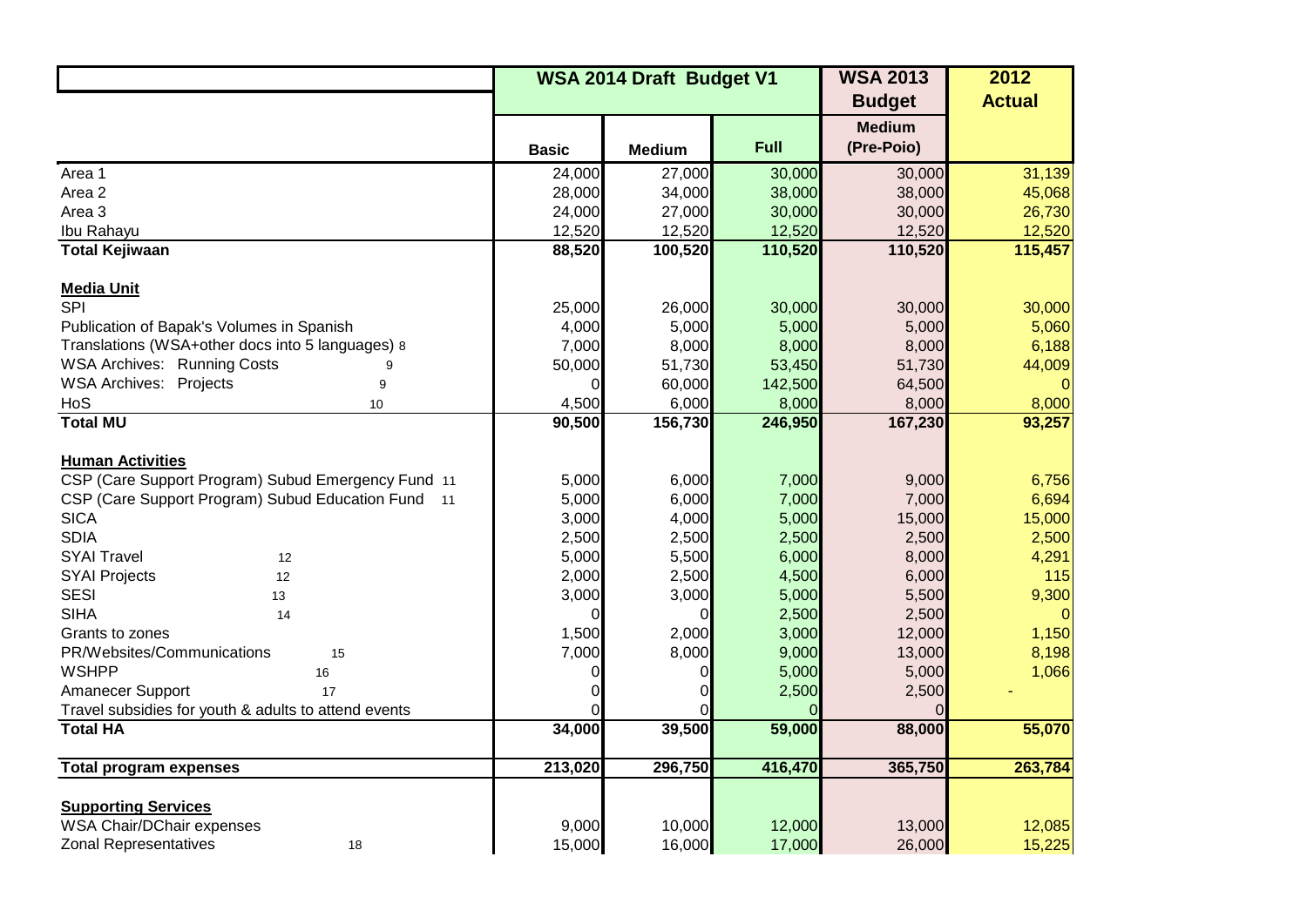|                                                              | WSA 2014 Draft Budget V1 |                  |                  | <b>WSA 2013</b>  | 2012             |
|--------------------------------------------------------------|--------------------------|------------------|------------------|------------------|------------------|
|                                                              |                          |                  |                  | <b>Budget</b>    | <b>Actual</b>    |
|                                                              |                          |                  |                  | <b>Medium</b>    |                  |
|                                                              | <b>Basic</b>             | <b>Medium</b>    | Full             | (Pre-Poio)       |                  |
| WSC Meetings (World Congress 2014)<br>19                     | 25,000                   | 26,000           | 27,000           | 27,000           | 47,165           |
| WSA BoD conference calls                                     | 400                      | 600              | 1,000            | 1,500            | 561              |
| <b>Total WSC</b>                                             | 49,400                   | 52,600           | 57,000           | 67,500           | 75,036           |
|                                                              |                          |                  |                  |                  |                  |
| <b>WSA Executive:</b><br>Remunerations                       |                          |                  |                  |                  |                  |
| 20<br>Travel, accomodation<br>21                             | 50,000<br>10,000         | 50,000<br>10,000 | 51,000<br>11,000 | 50,000<br>11,000 | 50,930<br>9,385  |
| Office & admin expenses                                      | 5,000                    | 6,000            | 7,000            | 7,000            | 6,080            |
| Bank charges                                                 | 2,500                    | 2,800            | 3,500            | 4,000            | 2,812            |
| Legal fees                                                   | 1,000                    | 1,000            | 5,000            | 11,000           | 525              |
| Various                                                      | 500                      | 1,000            | 1,500            | 2,000            | 1,189            |
| <b>Currency differences</b><br>22                            | 500                      | 1,000            | 3,500            | 3,500            | $-2,557$         |
| Audit                                                        | 4,500                    | 4,500            | 5,000            | 5,000            | 4,500            |
|                                                              |                          |                  |                  |                  |                  |
| <b>Total WSA Executive</b>                                   | 74,000                   | 76,300           | 87,500           | 93,500           | 72,864           |
|                                                              |                          |                  |                  |                  |                  |
| <b>Pensions</b><br>23                                        | 17,485                   | 17,485           | 18,008           | 17,485           | 16,976           |
| <b>Total Supp. Services</b>                                  | 140,885                  | 146,385          | 162,508          | 178,485          | 164,876          |
|                                                              |                          |                  |                  |                  |                  |
| Contingency                                                  |                          |                  |                  | 1,000            | $\Omega$         |
| World Congress 2014 Advances<br>24                           |                          |                  |                  | 30,000           | 46,908           |
|                                                              |                          |                  |                  |                  |                  |
| <b>Total expenses</b>                                        | 353,905                  | 443,135          | 578,978          | 575,235          | 475,568          |
|                                                              |                          |                  |                  |                  |                  |
| <b>Surplus/deficit before Fundraising &amp;/or Transfers</b> | $-14,380$                | $-88,445$        | $-208,828$       | $-182,735$       | $-61,619$        |
|                                                              |                          |                  |                  |                  |                  |
| <b>Fundraising Target</b><br>5                               | 14,380                   | 88,445           | 208,828          | 182,735          |                  |
| Transfer from Unrestricted Net Assets (if fundraising met!)  |                          | O                |                  | $\Omega$         | 61,619           |
| <b>Surplus / Deficit after Fundraising &amp; Transfers</b>   | $\mathbf{0}$             | $\mathbf 0$      | $\boldsymbol{0}$ | $\bf{0}$         | $\boldsymbol{0}$ |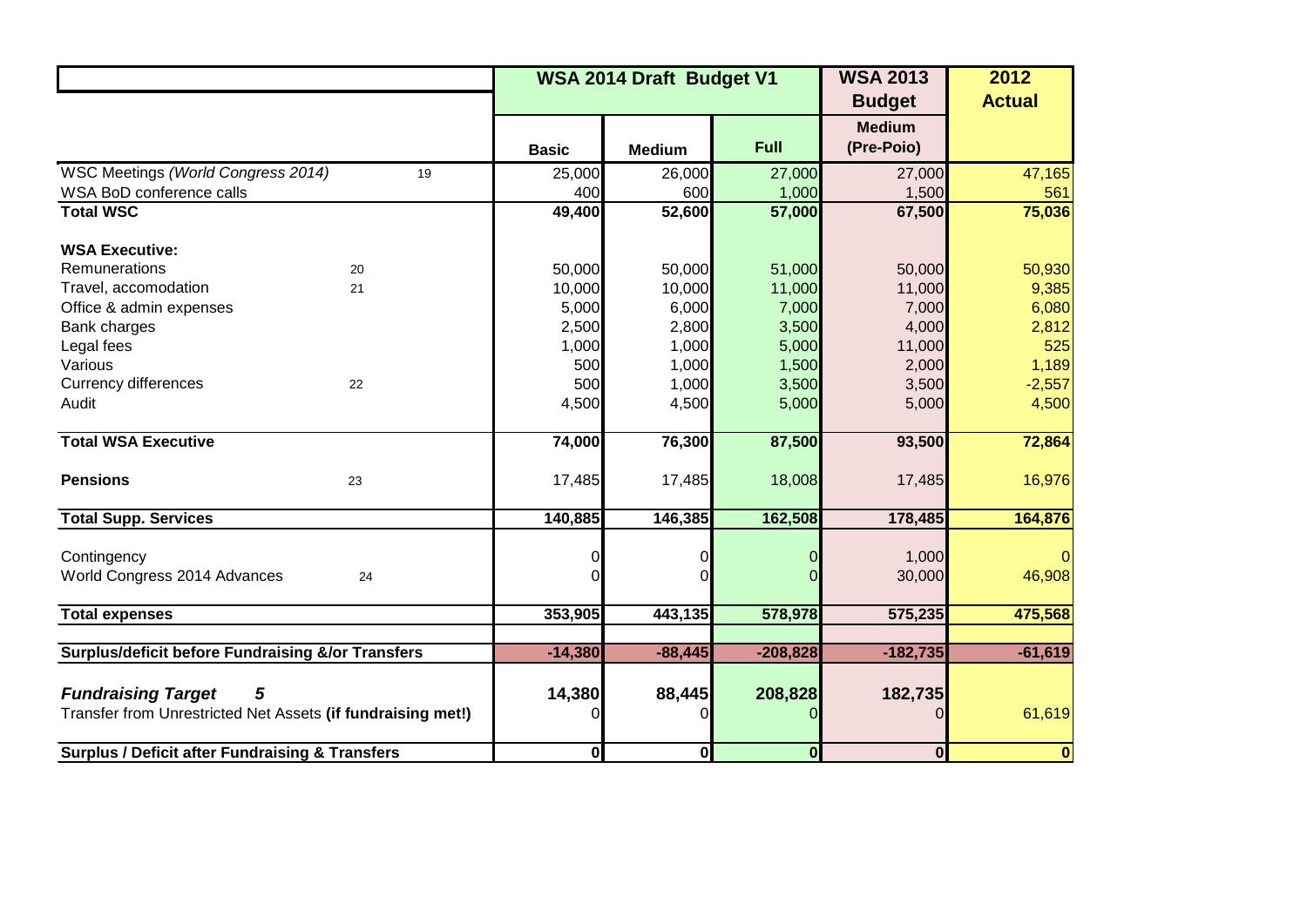| <b>WSA 2014 Draft Budget V1</b> |               |             | <b>WSA 2013</b><br><b>Budget</b> | 2012<br><b>Actual</b> |
|---------------------------------|---------------|-------------|----------------------------------|-----------------------|
| <b>Basic</b>                    | <b>Medium</b> | <b>Full</b> | <b>Medium</b><br>(Pre-Poio)      |                       |

**Notes:**

1  $\mathfrak{D}$ 

- 3 Grants unrestricted: **MSF grant for 2014 is a total of \$30,000 ???** IH Travel \$30,000 Other WSA programs \$0
- 4 Grants restricted: \$5,000 per year from GHFP earmarked for WSHPP until 2014 Subud World Congress ???
- 5 **Fundraising: See explanation below in green**
- 6 Restricted funds from previous years:
- 7 World Congress Fund advance shouldnt be needed in 2014 (a straight offset same \$ in, same \$ out, so doesn't change the overall budget result)
- 8 Translations (WSA+other docs into 5 languages). Spanish: Paloma requests Euro 3,600 = approx USD 4,800 pa
	- French: Arnaud de Lune \$1,640 Russian: Marsiya \$290 Indonesian: Mardiana \$250
	- DVD Subtitling (all languages): Raimundo Olivares \$300 Other/contingency: \$720 = Total \$8,000
	- Includes some costs for interpreting at council (WSC) meetings
- 9 WSA Archives Strategic Budget includes: Current Year Projects \$142,500 Running Costs \$53,450 = Total Archives \$195,950
	- Running Costs: Includes Amalijah's \$20,000 honorarium
	- WSA is now responsible for the total WSA Archives fundraising
- 10 History of Subud (HoS):
- 11 CSP:
- 12 SYAI :
- 13 Enterprises:
- 14 SIHA added as a partner organisation in June 2011, to be officially ratified at 2014 World Congress. Given budget for first time in 2012
- 15 PR/Websites/Communications: WSA to produce materials/information about Subud for use outside (& within) Subud.
	- Also funds WSA newsletters, websites (subud.org / subud.com / subudworldnews.com / subud.tv) , production of WSA Annual Report, & communications Includes such annual costs as: WSA Newsletters in a number of languages \$4,500 Annual Report \$1,900
- 16 WSHPP grant of \$5,000 per year from GHFP earmarked for WSHPP until 2014 Subud World Congress
- 17 Amanecer Support: To support Elias & Amanecer Task Force in helping resolve the issues facing Amanecer (Proposed by Mauricio)
- 18 Zonal Representatives:
- 19 WSC attending WSC 2014 World Congress: Approx \$25,000 to \$27,000 for accommodation, food, facilities & admin for around 40 people (35 council + exec.)  *Accom/food cost ? pp per night based on sharing a twin room \$46,000 for Airfares (40 x \$1,150 average)*

## **Total Estimated cost for WSC attending World Congress in Puebla, Mexico will be around \$72,000** (Approx: Airfares \$46,000 + meeting costs \$26,000).

- Airfares are mostly included in the individual budget line items such as: IHs, Zone Reps, SYIA, SICA, SESI, SDIA, SIHA, Archives, Travel/accommodation 20 Remunerations for WSA Executive includes: WSA Secretary/Administrator (roles were combined in 2012 to reduce costs),
- Executive Deputy Chair, & WSA Accountant. These were reduced substantially in 2012 to save overall budget costs
- 21 Includes travel to World Congress for WSA Exec members (Maxwell, Maya, Hammond, Silvana)
- 22 Currency Differences: To allow for potential currency difference loses across our US\$, Euro & GB Pounds WSA bank accounts